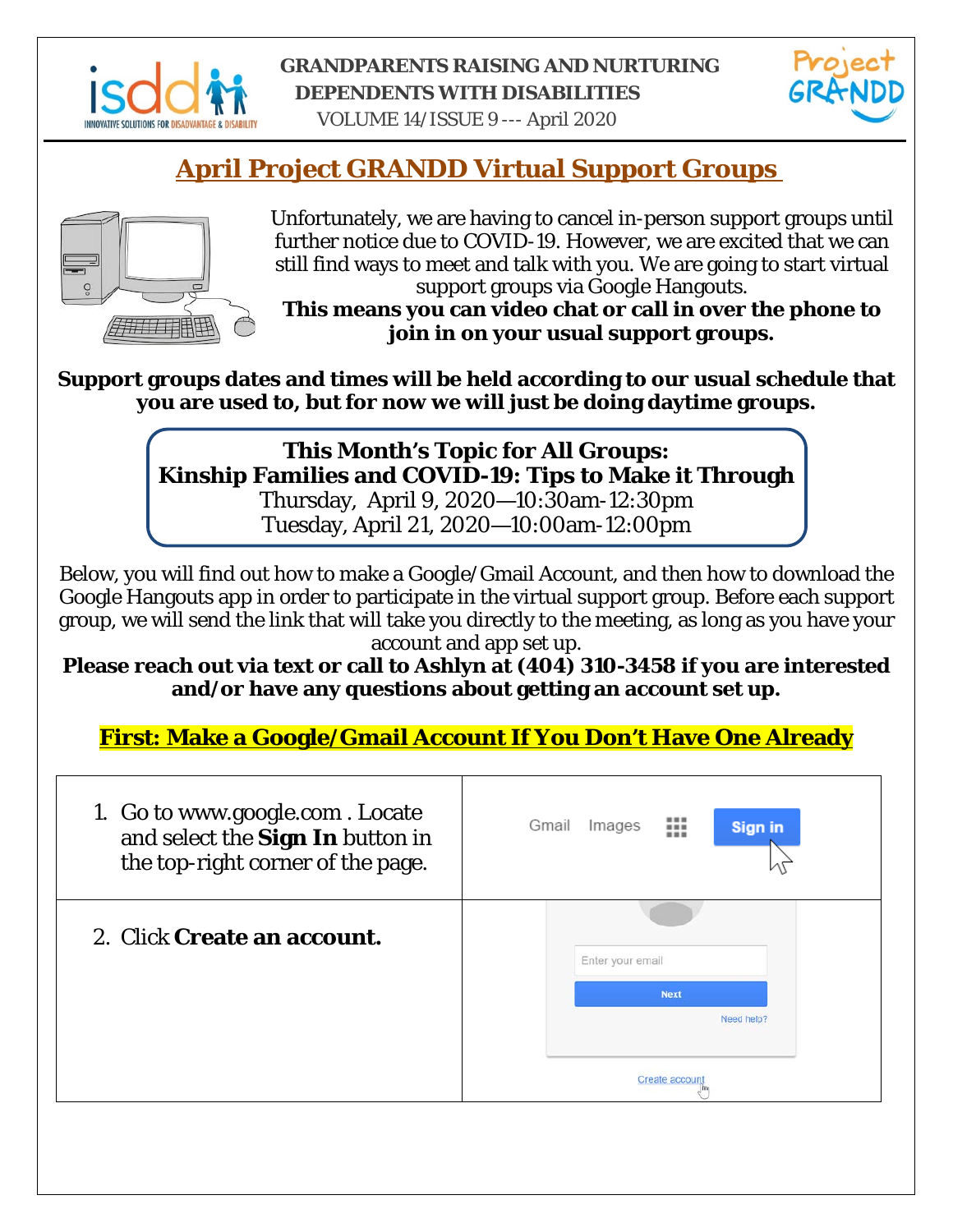| 5. Your account will be created.                                                                                                               |                                                                                                                                                                                                |
|------------------------------------------------------------------------------------------------------------------------------------------------|------------------------------------------------------------------------------------------------------------------------------------------------------------------------------------------------|
| 4. Review Google's Terms of Service<br>and Privacy Policy, click the<br>checkbox and then click Next step.                                     | I agree to the Google Terms of Service and<br>M<br>Privacy Policy<br><b>Next step</b>                                                                                                          |
| 3. The signup form will appear.<br>Follow the directions by entering<br>the required information, such as<br>your name, birthdate, and gender. | Name<br>Elena<br>Casarosa<br>Choose your username<br>EMCasarosa82<br>@gmail.com<br>Create a password<br><br>Confirm your password<br>********<br><b>Birthday</b><br>$\div$ 02<br>1982<br>March |

### **Next: You're Ready to Download the Google Hangouts Application!**

#### **How to Download Google Hangouts Onto Your Phone or Mobile Device**

1. Download the Google Hangouts app from your App Store and open it on your phone.







2. Allow the app to access your Google account.

3. You're good to go! Look out on your Gmail for an invitation to the Virtual Support Group. Follow this link to take you directly to the virtual meeting.

### **How to Set Up Google Hangouts on a Computer/Laptop/Desktop**

1. Log into your Google account, then type: ["hangouts.google.com"](http://hangouts.google.com/) into the browser bar at the top of the screen. **(Continued on Next Page)**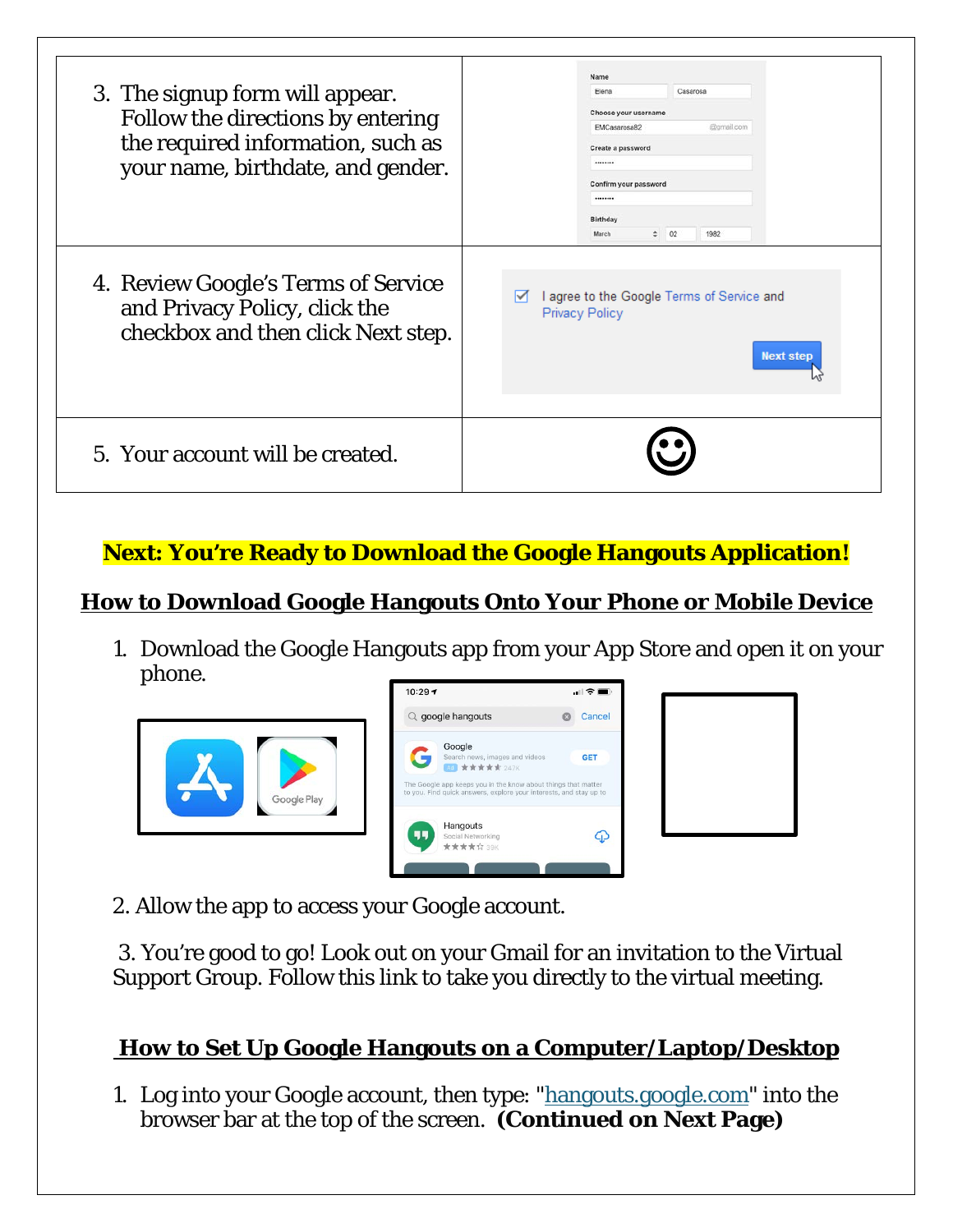2. Click through the intro screen until you land on your Hangouts homepage, which will have a list of any ongoing chats on the left and will offer you three options in the center of the page, "Video Call," "Phone Call," and "Message."

3. You're good to go! Look out on your Gmail for an invitation to the Virtual Support Group. Follow this link to take you directly to the virtual meeting.

# HEALTH CORNER

### **How COVID-19 Spreads**

COVID-19 is a new disease and we are still learning how it spreads, the severity of the illness it causes, and to what extent it may spread in the United States.

- 1. **Person-to-person spread:** the virus is thought to spread mainly from person-to-person.
	- a. Between people who are in close contact with one another (within 6 feet)
	- b. Through respiratory droplets produced when an someone coughs or sneezes (these droplets can land in the mouths or noses of people who are nearby or possibly be inhaled into the lungs).

### **2. Can someone spread the virus without being sick?**

- a. People are thought to be most contagious when they are showing symptoms (the sickest).
- b. Some spread might be possible before people show symptoms; there have been reports of this occurring with this new coronavirus, but this is not thought to be the main way it spreads.
- 3. **It may be possible that a person can get COVID-19 by touching a surface or object that has the virus on it and then touching their own mouth, nose, or possibly eyes**, but this is not thought to be the main way the virus spreads.
- 4. **In the U.S.**, all 50 states have reported cases of COVID-19 to the CDC.

### **How to Protect Yourself and Others**

- 1. **Wash your hands often** with soap and water for at least 20 seconds
	- a. Or use a hand sanitizer that contains at least 60% alcohol
	- b. Avoid touching your eyes, nose, and mouth with unwashed hands
- 2. **Avoid close contact** with people who are sick
	- a. Put distance between yourself and other people if COVID-19 is spreading in your community. This is especially important for people who are at higher risk of getting very sick.
		- 3. **Stay home if you're sick**, except to get to medical care
		- 4. **Cover your mouth and nose** with a tissue when you cough or sneeze or use the inside of your elbow, then immediately wash your hands or use hand sanitizer
- 5. **Wear a facemask if you are sick** and around other people, **if you are not sick you do not need to wear one unless caring for someone who is sick**
- 6. **Clean and disinfect** frequently touched surfaces daily (doorknobs, phones, etc.)